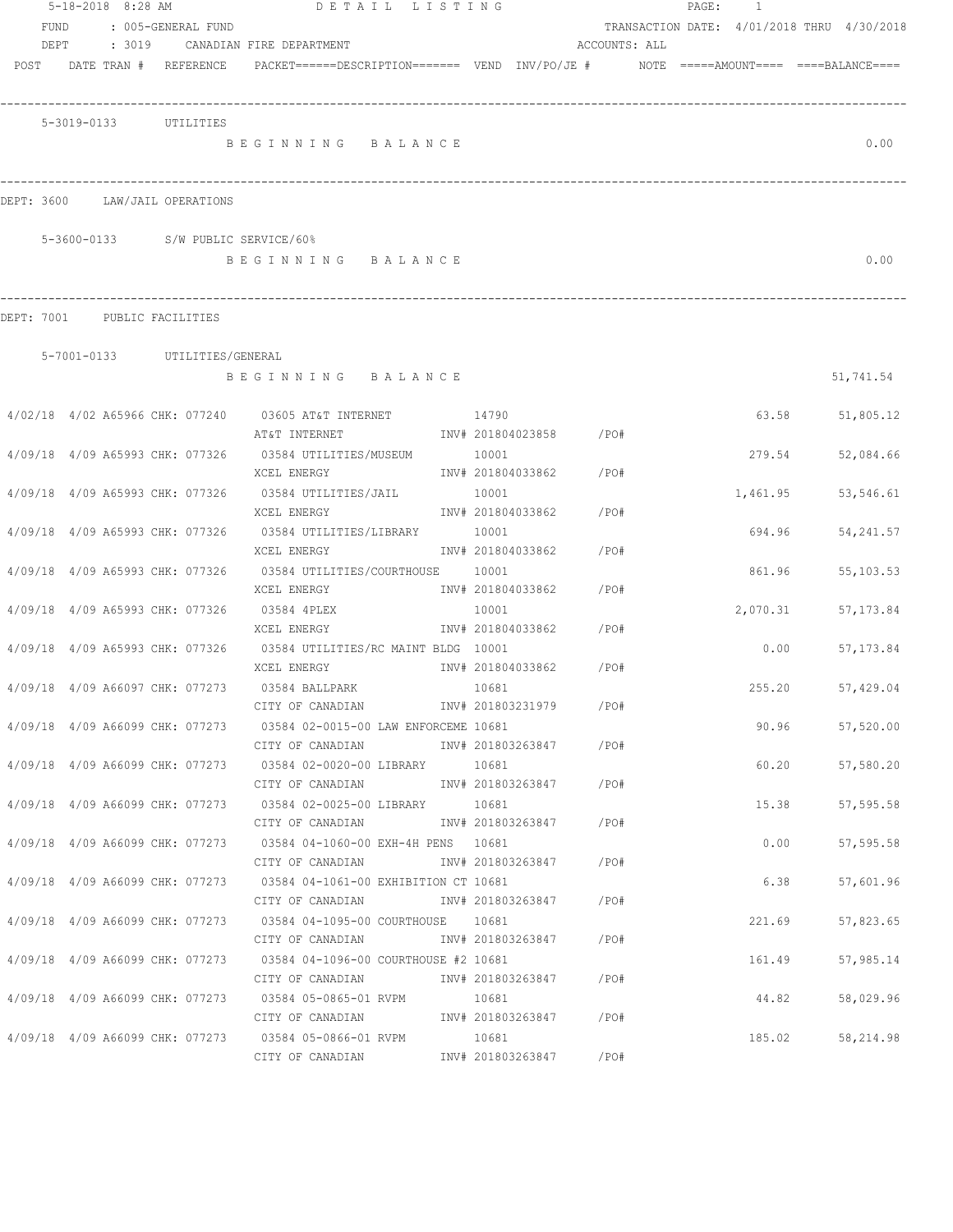|             | $5 - 18 - 2018$ 8:28 AM |                                 | DETAIL LISTING                                                                                                        |                                 |               | $\texttt{PAGE}$ : | 2        |                                            |
|-------------|-------------------------|---------------------------------|-----------------------------------------------------------------------------------------------------------------------|---------------------------------|---------------|-------------------|----------|--------------------------------------------|
| <b>FUND</b> |                         | : 005-GENERAL FUND              |                                                                                                                       |                                 |               |                   |          | TRANSACTION DATE: 4/01/2018 THRU 4/30/2018 |
| DEPT        |                         | : 7001 PUBLIC FACILITIES        |                                                                                                                       |                                 | ACCOUNTS: ALL |                   |          |                                            |
| POST        |                         | DATE TRAN # REFERENCE           | PACKET======DESCRIPTION========  VEND  INV/PO/JE #          NOTE  =====AMOUNT====  ====BALANCE====                    |                                 |               |                   |          |                                            |
|             |                         | 4/09/18 4/09 A66134 CHK: 077298 | 03584 OTHER METERS<br>12592<br>NORTH PLAINS ELECTRIC CO- INV# 201804063871 / PO#                                      |                                 |               |                   | 1,575.62 | 59,790.60                                  |
|             |                         | 4/09/18 4/09 A66134 CHK: 077298 | 03584 GEM VOTING BOOTH                                                                                                | 12592                           |               |                   | 147.96   | 59,938.56                                  |
|             |                         | 4/12/18 4/12 A66373 CHK: 077345 | NORTH PLAINS ELECTRIC CO- INV# 201804063871 / PO#<br>03622 040-001-1415-01-LIBRARY 13824                              |                                 |               |                   | 95.00    | 60,033.56                                  |
|             |                         | 4/12/18 4/12 A66373 CHK: 077345 | WEST TEXAS GAS, INC<br>03622 040-001-4000-01 EX CENTE 13824                                                           | INV# 201804123881 / PO#         |               |                   | 414.64   | 60,448.20                                  |
|             |                         | 4/12/18 4/12 A66373 CHK: 077345 | WEST TEXAS GAS, INC MW# 201804123881<br>03622 040-001-5735-02-MUSEUM 13824                                            | $/$ PO#                         |               |                   | 435.62   | 60,883.82                                  |
|             |                         | 4/12/18 4/12 A66373 CHK: 077345 | WEST TEXAS GAS, INC MW# 201804123881<br>03622 040-001-5815-01-BALLPARK 13824                                          | /PO#                            |               |                   | 29.61    | 60, 913.43                                 |
|             |                         |                                 | WEST TEXAS GAS, INC METALL 201804123881 / PO#<br>4/12/18 4/12 A66373 CHK: 077345 03622 040-001-5810-01-PAVILION 13824 |                                 |               |                   | 26.19    | 60,939.62                                  |
|             |                         |                                 | WEST TEXAS GAS, INC MOTH 201804123881 / PO#<br>4/12/18 4/12 A66373 CHK: 077345 03622 040-001-1405-01 COURTHOU 13824   |                                 |               |                   | 205.77   | 61, 145.39                                 |
|             |                         |                                 | WEST TEXAS GAS, INC<br>4/12/18 4/12 A66373 CHK: 077345 03622 040-013-0045-00 CFD MAIN 13824                           | INV# 201804123881 /PO#          |               |                   | 89.14    | 61,234.53                                  |
|             |                         |                                 | WEST TEXAS GAS, INC<br>4/30/18 4/30 A66473 CHK: 077384 03623 02-0015-00 LAW ENFORCEME 10681                           | $/$ PO#<br>INV# 201804123881    |               |                   | 98.65    | 61, 333.18                                 |
|             |                         | 4/30/18 4/30 A66473 CHK: 077384 | CITY OF CANADIAN<br>03623 02-0020-00 LIBRARY 10681                                                                    | $/$ PO#<br>INV# 201804273903    |               |                   | 144.79   | 61, 477.97                                 |
|             |                         | 4/30/18 4/30 A66473 CHK: 077384 | CITY OF CANADIAN<br>03623 02-0025-00 LIBRARY 10681                                                                    | INV# 201804273903               | /PO#          |                   | 7.69     | 61,485.66                                  |
|             |                         | 4/30/18 4/30 A66473 CHK: 077384 | CITY OF CANADIAN<br>03623 04-1060-00 EXH-4H PENS 10681                                                                | INV# 201804273903               | /PO#          |                   | 0.00     | 61,485.66                                  |
|             |                         |                                 | CITY OF CANADIAN<br>4/30/18 4/30 A66473 CHK: 077384 03623 04-1061-00 EXHIBITION CT 10681                              | INV# 201804273903               | /PO#          |                   | 6.38     | 61,492.04                                  |
|             |                         |                                 | CITY OF CANADIAN<br>4/30/18 4/30 A66473 CHK: 077384 03623 04-1095-00 COURTHOUSE 10681                                 | /PO#<br>INV# 201804273903       |               |                   | 367.80   | 61,859.84                                  |
|             |                         | 4/30/18 4/30 A66473 CHK: 077384 | CITY OF CANADIAN MW# 201804273903<br>03623 04-1096-00 COURTHOUSE #2 10681                                             |                                 | /PO#          |                   | 299.91   | 62,159.75                                  |
|             |                         |                                 | CITY OF CANADIAN<br>4/30/18 4/30 A66473 CHK: 077384 03623 05-0865-01 RVPM                                             | INV# 201804273903 /PO#<br>10681 |               |                   |          | 44.82 62,204.57                            |
|             |                         |                                 | CITY OF CANADIAN<br>4/30/18 4/30 A66473 CHK: 077384 03623 05-0866-01 RVPM                                             | INV# 201804273903 /PO#<br>10681 |               |                   |          | 188.21 62,392.78                           |
|             |                         |                                 | CITY OF CANADIAN 1NV# 201804273903 / PO#<br>============ APRIL ACTIVITY DB: 10,651.24 CR: 0.00 10,651.24              |                                 |               |                   |          |                                            |
|             |                         |                                 | ============ ACCOUNT TOTAL DB: 10,651.24 CR: 0.00                                                                     |                                 |               |                   |          |                                            |
|             | DEPT: 7016 CEMETERY     |                                 |                                                                                                                       |                                 |               |                   |          |                                            |
|             |                         | 5-7016-0133 UTILITIES           |                                                                                                                       |                                 |               |                   |          |                                            |
|             |                         |                                 | BEGINNING BALANCE                                                                                                     |                                 |               |                   |          | 59.98                                      |
|             |                         |                                 |                                                                                                                       |                                 |               |                   |          | 11.28 71.26                                |
|             |                         |                                 | ------------- APRIL ACTIVITY DB: 11.28 CR: 0.00                                                                       |                                 |               |                   | 11.28    |                                            |
|             |                         |                                 | $\texttt{-----}$ =========== ACCOUNT TOTAL DB: $\texttt{11.28}$ CR:                                                   |                                 | 0.00          |                   |          |                                            |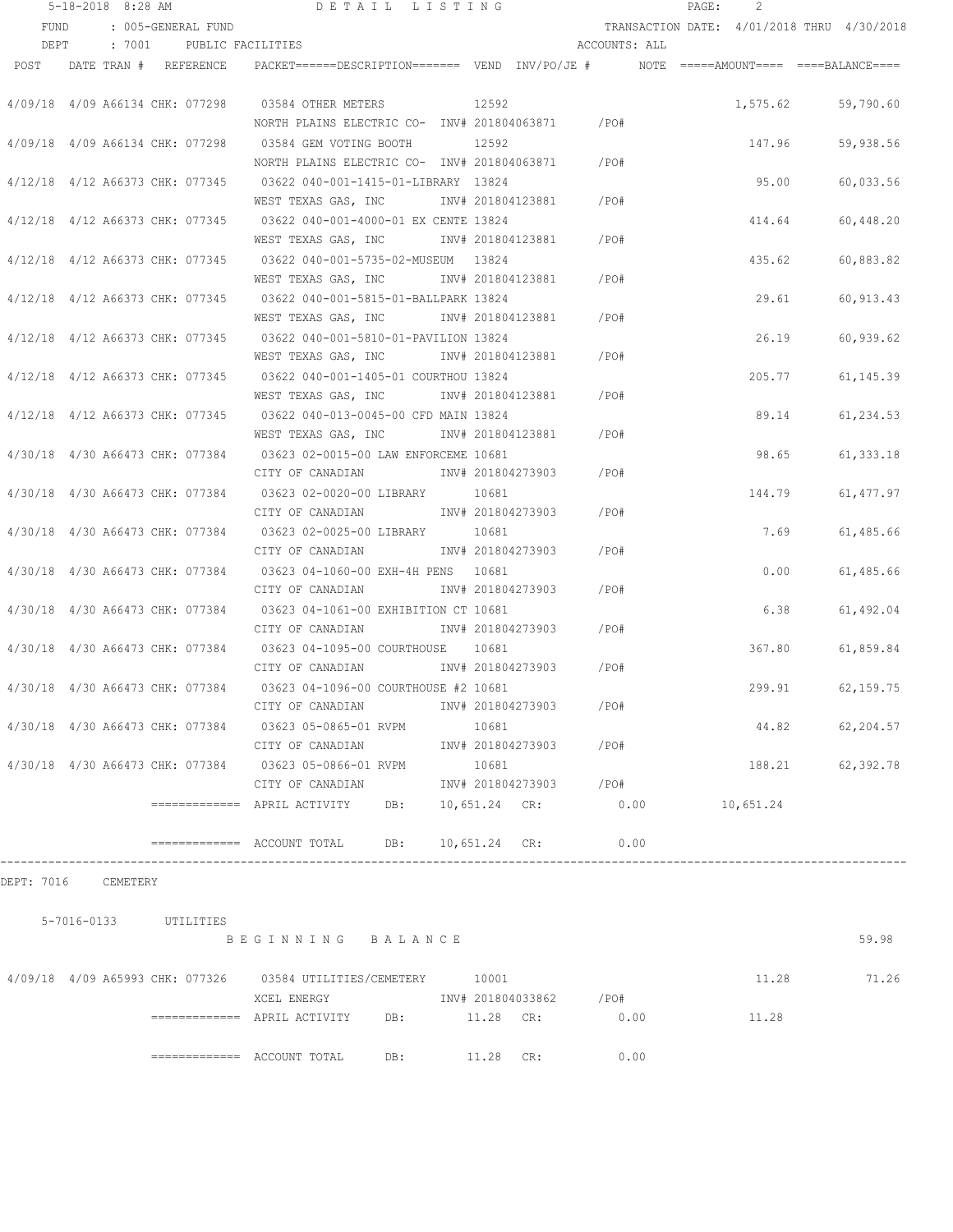| 5-18-2018 8:28 AM            |                       |                               |  | DETAIL LISTING     |                                                                        | PAGE: 3                |           |                                            |                                            |               |
|------------------------------|-----------------------|-------------------------------|--|--------------------|------------------------------------------------------------------------|------------------------|-----------|--------------------------------------------|--------------------------------------------|---------------|
| FUND                         |                       |                               |  | : 005-GENERAL FUND |                                                                        |                        |           | TRANSACTION DATE: 4/01/2018 THRU 4/30/2018 |                                            |               |
|                              | DEPT : 7016 CEMETERY  |                               |  |                    |                                                                        |                        |           | ACCOUNTS: ALL                              |                                            |               |
| POST DATE TRAN # REFERENCE   |                       |                               |  |                    |                                                                        |                        |           |                                            | $NOTE$ ===== $AMOUNT$ ==== ====BALANCE==== |               |
|                              |                       |                               |  |                    |                                                                        |                        |           |                                            |                                            |               |
|                              |                       |                               |  |                    | 000 ERRORS IN THIS REPORT!                                             |                        |           | *-*-*-*-*-*-*-*-*-*-*-*-*-*-*              |                                            |               |
|                              |                       |                               |  |                    |                                                                        |                        |           |                                            |                                            |               |
|                              |                       |                               |  |                    | ** REPORT TOTALS ** --- DEBITS --- -- CREDITS ---                      |                        |           |                                            |                                            |               |
|                              |                       |                               |  |                    | BEGINNING BALANCES:                                                    |                        | 51,801.52 | 0.00                                       |                                            |               |
|                              |                       |                               |  |                    | REPORTED ACTIVITY:                                                     | 10,662.52              |           | 0.00                                       |                                            |               |
|                              |                       |                               |  |                    | ENDING BALANCES:                                                       | 62,464.04              |           | 0.00                                       |                                            |               |
|                              |                       |                               |  |                    | TOTAL FUND ENDING BALANCE: 62,464.04                                   |                        |           |                                            |                                            |               |
| FUND: 010-AIRPORT            |                       |                               |  |                    |                                                                        |                        |           |                                            |                                            |               |
| DEPT: 7010 AIRPORT           |                       |                               |  |                    |                                                                        |                        |           |                                            |                                            |               |
|                              |                       |                               |  |                    |                                                                        |                        |           |                                            |                                            |               |
|                              | 5-7010-0133 UTILITIES |                               |  |                    | BEGINNING BALANCE                                                      |                        |           |                                            |                                            | 4,954.91      |
|                              |                       |                               |  |                    |                                                                        |                        |           |                                            |                                            |               |
|                              |                       |                               |  |                    | 4/08/18 4/09 A65985 CHK: 001317 03590 04-1056-00 AIRPORT APT 10681     |                        |           |                                            |                                            | 3.19 4,958.10 |
|                              |                       |                               |  |                    | CITY OF CANADIAN                                                       | INV# 201803273852 /PO# |           |                                            |                                            |               |
|                              |                       |                               |  |                    | 4/08/18 4/09 A65985 CHK: 001317 03590 04-1058-00 PILOTS LOUNGE 10681   |                        |           |                                            | 3.19                                       | 4,961.29      |
|                              |                       |                               |  |                    | CITY OF CANADIAN                                                       | INV# 201803273852      |           | $/$ PO#                                    |                                            |               |
|                              |                       |                               |  |                    | 4/08/18 4/09 A65991 CHK: 001321 03590 AIRPORT INTERNET 14505           |                        |           |                                            | 110.08                                     | 5,071.37      |
|                              |                       |                               |  |                    | TRANSWORLD NETWORK, CORP INV# 14310127-0319                            |                        |           | /PO#                                       |                                            |               |
|                              |                       |                               |  |                    | 4/09/18 4/09 A65986 CHK: 001319 03590 NORTH PLAINS ELECTRIC CO 12592   |                        |           |                                            | 602.59                                     | 5,673.96      |
|                              |                       |                               |  |                    | NORTH PLAINS ELECTRIC CO- INV# 201804063872                            |                        |           | /PO#                                       |                                            |               |
|                              |                       |                               |  |                    | 4/30/18 4/30 A66456 CHK: 001326 03628 04-1056-00 AIRPORT APT 10681     |                        |           |                                            | 3.19                                       | 5,677.15      |
|                              |                       |                               |  |                    | CITY OF CANADIAN INV# 201804273902                                     |                        |           | $/$ PO#                                    |                                            |               |
|                              |                       |                               |  |                    | 4/30/18 4/30 A66456 CHK: 001326 03628 04-1058-00 PILOTS LOUNGE 10681   |                        |           |                                            | 47.85                                      | 5,725.00      |
|                              |                       |                               |  |                    | CITY OF CANADIAN MW# 201804273902                                      |                        |           | /PO#                                       |                                            |               |
|                              |                       |                               |  |                    | 4/30/18 4/30 A66463 CHK: 001328 03628 AIRPORT INTERNET 14505           |                        |           |                                            | 110.08                                     | 5,835.08      |
|                              |                       |                               |  |                    | TRANSWORLD NETWORK, CORP INV# 14333154-0321 / PO#                      |                        |           |                                            |                                            |               |
|                              |                       |                               |  |                    | $\overline{\phantom{X}}$ ============= APRIL ACTIVITY DB: $880.17$ CR: |                        |           | 0.00                                       | 880.17                                     |               |
|                              |                       |                               |  |                    | ============= ACCOUNT TOTAL DB: 880.17 CR:                             |                        |           | 0.00                                       |                                            |               |
| *-*-*-*-*-*-*-*-*-*-*-*-*-*- |                       |                               |  |                    | 000 ERRORS IN THIS REPORT!                                             |                        |           | *-*-*-*-*-*-*-*-*-*-*-*-*-*-*              |                                            |               |
|                              |                       |                               |  |                    | ** REPORT TOTALS **                                                    | $---$ DEBITS $---$     |           | --- CREDITS ---                            |                                            |               |
|                              |                       |                               |  |                    | BEGINNING BALANCES:                                                    |                        | 4,954.91  | 0.00                                       |                                            |               |
|                              |                       |                               |  |                    | REPORTED ACTIVITY:                                                     |                        | 880.17    | 0.00                                       |                                            |               |
|                              |                       |                               |  |                    | ENDING BALANCES:                                                       |                        | 5,835.08  | 0.00                                       |                                            |               |
|                              |                       |                               |  |                    | TOTAL FUND ENDING BALANCE:                                             |                        | 5,835.08  |                                            |                                            |               |
|                              |                       |                               |  |                    |                                                                        |                        |           |                                            |                                            |               |
|                              |                       | FUND: 011-ROAD & BRIDGE PCT 1 |  |                    |                                                                        |                        |           |                                            |                                            |               |

DEPT: 4011 ROAD & BRIDGE 1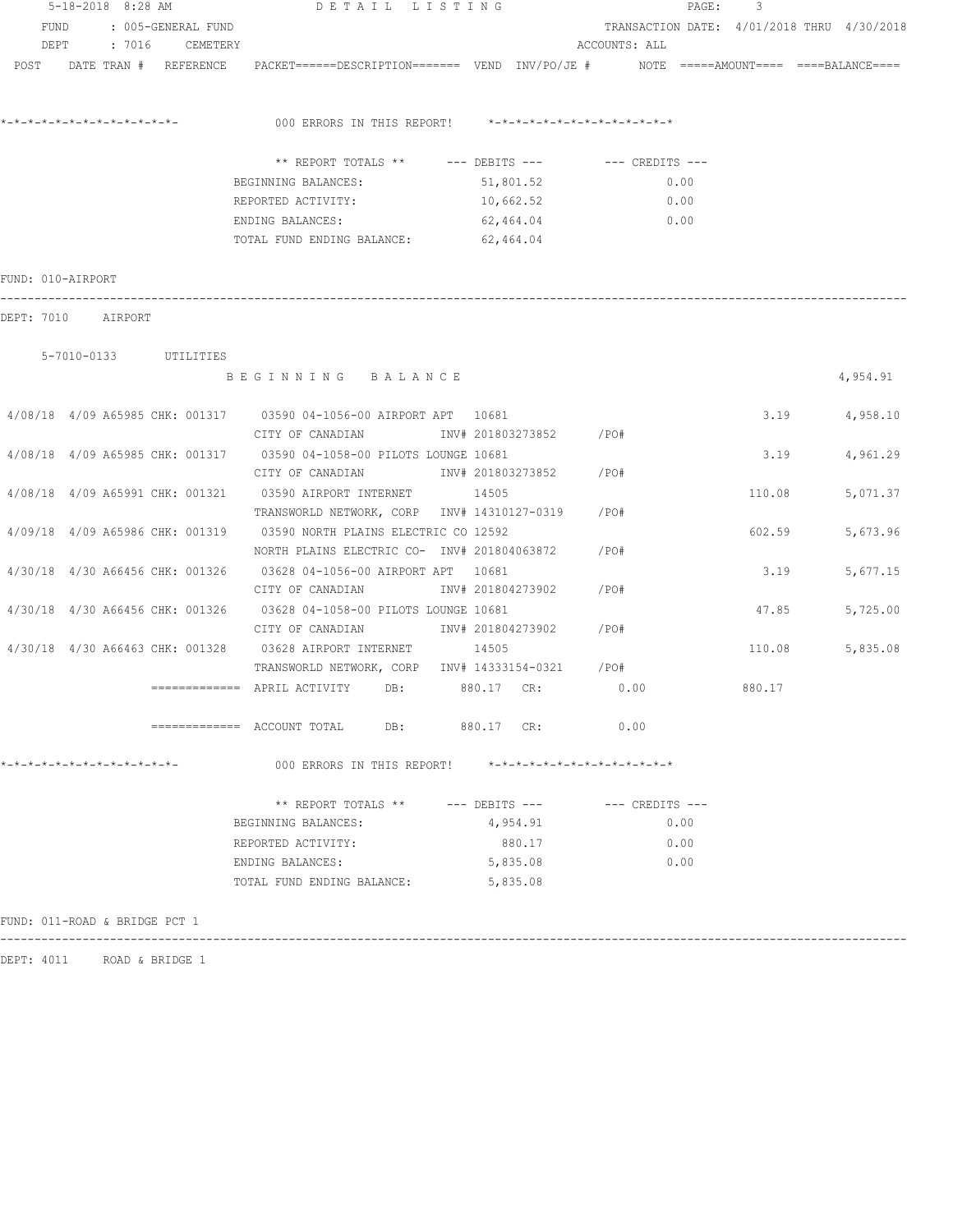|                                             | 5-18-2018 8:28 AM DETAIL LISTING                                                                                |                         |                                            | PAGE: 4         |          |
|---------------------------------------------|-----------------------------------------------------------------------------------------------------------------|-------------------------|--------------------------------------------|-----------------|----------|
| FUND<br>: 011-ROAD & BRIDGE PCT 1           |                                                                                                                 |                         | TRANSACTION DATE: 4/01/2018 THRU 4/30/2018 |                 |          |
| DEPT : 4011 ROAD & BRIDGE 1                 |                                                                                                                 |                         | ACCOUNTS: ALL                              |                 |          |
|                                             | POST DATE TRAN # REFERENCE PACKET======DESCRIPTION======= VEND INV/PO/JE # NOTE =====AMOUNT==== ====BALANCE==== |                         |                                            |                 |          |
|                                             |                                                                                                                 |                         |                                            |                 |          |
| 5-4011-0133 UTILITIES/PCT 1                 |                                                                                                                 |                         |                                            |                 |          |
|                                             | BEGINNING BALANCE                                                                                               |                         |                                            |                 | 1,513.10 |
|                                             |                                                                                                                 |                         |                                            |                 |          |
|                                             | 4/09/18 4/09 A66098 CHK: 077273 03584 PCT 1 BARN                                                                | 10681                   |                                            | 12.76 1,525.86  |          |
|                                             | CITY OF CANADIAN                                                                                                | INV# 201803263846 / PO# |                                            |                 |          |
| 4/09/18 4/09 A66134 CHK: 077298 03584 PCT 1 |                                                                                                                 | 12592                   |                                            | 111.42          | 1,637.28 |
|                                             | NORTH PLAINS ELECTRIC CO- INV# 201804063871 / PO#                                                               |                         |                                            |                 |          |
|                                             | 4/12/18 4/12 A66373 CHK: 077345 03622 040-001-3995-01-PCT 1 BA 13824                                            |                         |                                            | 22.29           | 1,659.57 |
|                                             | WEST TEXAS GAS, INC MOTH 201804123881 / PO#                                                                     |                         |                                            |                 |          |
|                                             | ============ APRIL ACTIVITY DB: 146.47 CR: 0.00                                                                 |                         |                                            | 146.47          |          |
|                                             |                                                                                                                 |                         |                                            |                 |          |
|                                             | ============ ACCOUNT TOTAL DB: 146.47 CR: 0.00                                                                  |                         |                                            |                 |          |
|                                             |                                                                                                                 |                         |                                            |                 |          |
|                                             | 000 ERRORS IN THIS REPORT! *-*-*-*-*-*-*-*-*-*-*-*-*-*-                                                         |                         |                                            |                 |          |
|                                             |                                                                                                                 |                         |                                            |                 |          |
|                                             | ** REPORT TOTALS ** --- DEBITS --- -- -- CREDITS ---                                                            |                         |                                            |                 |          |
|                                             | BEGINNING BALANCES:                                                                                             | 1,513.10                | 0.00                                       |                 |          |
|                                             | REPORTED ACTIVITY:                                                                                              | 146.47                  | 0.00                                       |                 |          |
|                                             | ENDING BALANCES:                                                                                                | 1,659.57                | 0.00                                       |                 |          |
|                                             | TOTAL FUND ENDING BALANCE:                                                                                      | 1,659.57                |                                            |                 |          |
|                                             |                                                                                                                 |                         |                                            |                 |          |
| FUND: 012-ROAD & BRIDGE PCT 2               |                                                                                                                 |                         |                                            |                 |          |
|                                             |                                                                                                                 |                         |                                            |                 |          |
| DEPT: 4012 ROAD & BRIDGE 2                  |                                                                                                                 |                         |                                            |                 |          |
|                                             |                                                                                                                 |                         |                                            |                 |          |
| 5-4012-0133 UTILITIES/PCT 2                 |                                                                                                                 |                         |                                            |                 |          |
|                                             | BEGINNING BALANCE                                                                                               |                         |                                            |                 | 910.30   |
|                                             |                                                                                                                 |                         |                                            |                 |          |
|                                             | 4/09/18 4/09 A66134 CHK: 077298 03584 PCT 2                                                                     | 12592                   |                                            | 172.36 1,082.66 |          |
|                                             | NORTH PLAINS ELECTRIC CO- INV# 201804063871 / PO#                                                               |                         |                                            |                 |          |
|                                             | ============= APRIL ACTIVITY DB: 172.36 CR:                                                                     |                         | 0.00                                       | 172.36          |          |
|                                             |                                                                                                                 |                         |                                            |                 |          |
|                                             | ============ ACCOUNT TOTAL DB: 172.36 CR: 0.00                                                                  |                         |                                            |                 |          |
|                                             |                                                                                                                 |                         |                                            |                 |          |
|                                             | 000 ERRORS IN THIS REPORT! *-*-*-*-*-*-*-*-*-*-*-*-*-*-                                                         |                         |                                            |                 |          |
|                                             |                                                                                                                 |                         |                                            |                 |          |
|                                             | ** REPORT TOTALS ** --- DEBITS --- -- -- CREDITS ---                                                            |                         |                                            |                 |          |
|                                             | BEGINNING BALANCES:                                                                                             | 910.30                  | 0.00                                       |                 |          |
|                                             | REPORTED ACTIVITY:                                                                                              | 172.36                  | 0.00                                       |                 |          |
|                                             | ENDING BALANCES:                                                                                                | 1,082.66                | 0.00                                       |                 |          |
|                                             | TOTAL FUND ENDING BALANCE:                                                                                      | 1,082.66                |                                            |                 |          |
|                                             |                                                                                                                 |                         |                                            |                 |          |
| FUND: 013-ROAD & BRIDGE PCT 3               |                                                                                                                 |                         |                                            |                 |          |
|                                             |                                                                                                                 |                         |                                            |                 |          |

DEPT: 4013 ROAD & BRIDGE 3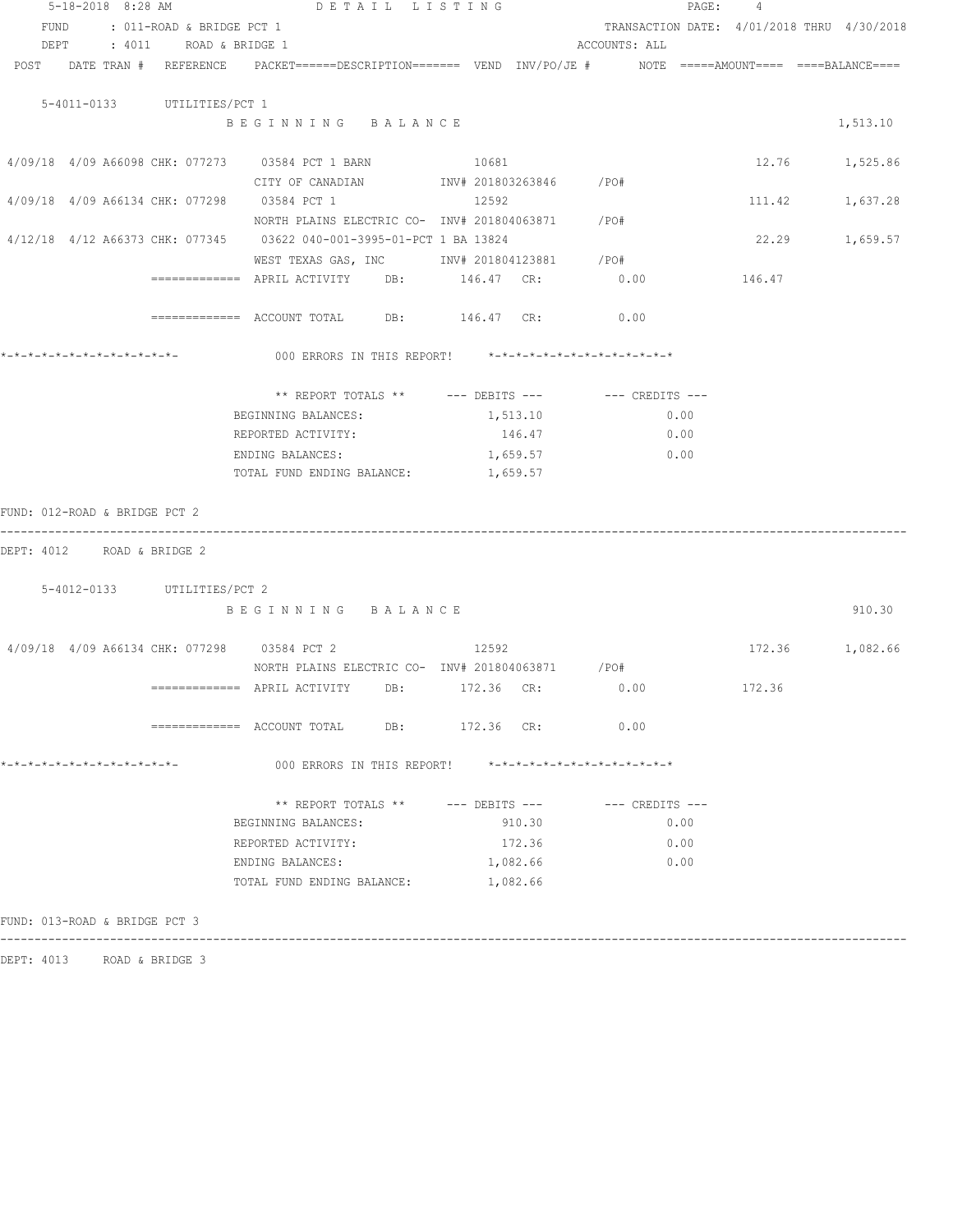| 5-18-2018 8:28 AM                                          | DETAIL LISTING                              |  |                                                                                                                                                                                                                                                                                                                                                                                                                                                                                                                                                                                                                                                                                                                                                                                                              |                    |               | PAGE: 5                                    |          |
|------------------------------------------------------------|---------------------------------------------|--|--------------------------------------------------------------------------------------------------------------------------------------------------------------------------------------------------------------------------------------------------------------------------------------------------------------------------------------------------------------------------------------------------------------------------------------------------------------------------------------------------------------------------------------------------------------------------------------------------------------------------------------------------------------------------------------------------------------------------------------------------------------------------------------------------------------|--------------------|---------------|--------------------------------------------|----------|
| FUND<br>: 013-ROAD & BRIDGE PCT 3                          |                                             |  |                                                                                                                                                                                                                                                                                                                                                                                                                                                                                                                                                                                                                                                                                                                                                                                                              |                    |               | TRANSACTION DATE: 4/01/2018 THRU 4/30/2018 |          |
| DEPT : 4013 ROAD & BRIDGE 3                                |                                             |  |                                                                                                                                                                                                                                                                                                                                                                                                                                                                                                                                                                                                                                                                                                                                                                                                              |                    | ACCOUNTS: ALL |                                            |          |
|                                                            |                                             |  |                                                                                                                                                                                                                                                                                                                                                                                                                                                                                                                                                                                                                                                                                                                                                                                                              |                    |               |                                            |          |
|                                                            |                                             |  |                                                                                                                                                                                                                                                                                                                                                                                                                                                                                                                                                                                                                                                                                                                                                                                                              |                    |               |                                            |          |
| 5-4013-0133 UTILITIES/PCT 3                                |                                             |  | POST DATE TRAN # REFERENCE PACKET======DESCRIPTION======= VEND INV/PO/JE # NOTE =====AMOUNT==== ====BALANCE====<br>12592<br>177.85 1,408.02<br>NORTH PLAINS ELECTRIC CO- INV# 201804063871 / PO#<br>0.00<br>177.85<br>============= ACCOUNT TOTAL DB: 177.85 CR:<br>0.00<br>000 ERRORS IN THIS REPORT! *-*-*-*-*-*-*-*-*-*-*-*-*-*-<br>** REPORT TOTALS ** --- DEBITS --- -- CREDITS ---<br>1,230.17<br>0.00<br>177.85<br>0.00<br>1,408.02<br>0.00<br>1,408.02<br>12592<br>272.00<br>NORTH PLAINS ELECTRIC CO- INV# 201804063871 / PO#<br>47.90<br>TRANSWORLD NETWORK, CORP INV# 14319537-0340 /PO#<br>============ APRIL ACTIVITY DB: 319.90 CR: 0.00<br>319.90<br>0.00<br>319.90 CR:<br>000 ERRORS IN THIS REPORT! $*-*-*-*-*-*-*-*-*-*-*-*-*-*-*-**$<br>** REPORT TOTALS ** --- DEBITS --- -- CREDITS --- |                    |               |                                            |          |
|                                                            | BEGINNING BALANCE                           |  |                                                                                                                                                                                                                                                                                                                                                                                                                                                                                                                                                                                                                                                                                                                                                                                                              |                    |               |                                            | 1,230.17 |
|                                                            |                                             |  |                                                                                                                                                                                                                                                                                                                                                                                                                                                                                                                                                                                                                                                                                                                                                                                                              |                    |               |                                            |          |
| 4/09/18 4/09 A66134 CHK: 077298 03584 PCT 3                |                                             |  |                                                                                                                                                                                                                                                                                                                                                                                                                                                                                                                                                                                                                                                                                                                                                                                                              |                    |               |                                            |          |
|                                                            |                                             |  |                                                                                                                                                                                                                                                                                                                                                                                                                                                                                                                                                                                                                                                                                                                                                                                                              |                    |               |                                            |          |
|                                                            | ============= APRIL ACTIVITY DB: 177.85 CR: |  |                                                                                                                                                                                                                                                                                                                                                                                                                                                                                                                                                                                                                                                                                                                                                                                                              |                    |               |                                            |          |
|                                                            |                                             |  |                                                                                                                                                                                                                                                                                                                                                                                                                                                                                                                                                                                                                                                                                                                                                                                                              |                    |               |                                            |          |
|                                                            |                                             |  |                                                                                                                                                                                                                                                                                                                                                                                                                                                                                                                                                                                                                                                                                                                                                                                                              |                    |               |                                            |          |
|                                                            |                                             |  |                                                                                                                                                                                                                                                                                                                                                                                                                                                                                                                                                                                                                                                                                                                                                                                                              |                    |               |                                            |          |
| *-*-*-*-*-*-*-*-*-*-*-*-*-*-                               |                                             |  |                                                                                                                                                                                                                                                                                                                                                                                                                                                                                                                                                                                                                                                                                                                                                                                                              |                    |               |                                            |          |
|                                                            |                                             |  |                                                                                                                                                                                                                                                                                                                                                                                                                                                                                                                                                                                                                                                                                                                                                                                                              |                    |               |                                            |          |
|                                                            |                                             |  |                                                                                                                                                                                                                                                                                                                                                                                                                                                                                                                                                                                                                                                                                                                                                                                                              |                    |               |                                            |          |
|                                                            | BEGINNING BALANCES:<br>REPORTED ACTIVITY:   |  |                                                                                                                                                                                                                                                                                                                                                                                                                                                                                                                                                                                                                                                                                                                                                                                                              |                    |               |                                            |          |
|                                                            | ENDING BALANCES:                            |  |                                                                                                                                                                                                                                                                                                                                                                                                                                                                                                                                                                                                                                                                                                                                                                                                              |                    |               |                                            |          |
|                                                            | TOTAL FUND ENDING BALANCE:                  |  |                                                                                                                                                                                                                                                                                                                                                                                                                                                                                                                                                                                                                                                                                                                                                                                                              |                    |               |                                            |          |
|                                                            |                                             |  |                                                                                                                                                                                                                                                                                                                                                                                                                                                                                                                                                                                                                                                                                                                                                                                                              |                    |               |                                            |          |
| FUND: 014-ROAD & BRIDGE PCT 4                              |                                             |  |                                                                                                                                                                                                                                                                                                                                                                                                                                                                                                                                                                                                                                                                                                                                                                                                              |                    |               |                                            |          |
| ----------------                                           |                                             |  |                                                                                                                                                                                                                                                                                                                                                                                                                                                                                                                                                                                                                                                                                                                                                                                                              |                    |               |                                            |          |
| DEPT: 4014 ROAD & BRIDGE 4                                 |                                             |  |                                                                                                                                                                                                                                                                                                                                                                                                                                                                                                                                                                                                                                                                                                                                                                                                              |                    |               |                                            |          |
|                                                            |                                             |  |                                                                                                                                                                                                                                                                                                                                                                                                                                                                                                                                                                                                                                                                                                                                                                                                              |                    |               |                                            |          |
| 5-4014-0133 UTILITIES/PCT 4                                |                                             |  |                                                                                                                                                                                                                                                                                                                                                                                                                                                                                                                                                                                                                                                                                                                                                                                                              |                    |               |                                            |          |
|                                                            | BEGINNING BALANCE                           |  |                                                                                                                                                                                                                                                                                                                                                                                                                                                                                                                                                                                                                                                                                                                                                                                                              |                    |               |                                            | 1,825.77 |
|                                                            |                                             |  |                                                                                                                                                                                                                                                                                                                                                                                                                                                                                                                                                                                                                                                                                                                                                                                                              |                    |               |                                            |          |
| 4/09/18 4/09 A66134 CHK: 077298 03584 PCT 4                |                                             |  |                                                                                                                                                                                                                                                                                                                                                                                                                                                                                                                                                                                                                                                                                                                                                                                                              |                    |               |                                            | 2,097.77 |
|                                                            |                                             |  |                                                                                                                                                                                                                                                                                                                                                                                                                                                                                                                                                                                                                                                                                                                                                                                                              |                    |               |                                            |          |
| 4/10/18 4/10 A66355 CHK: 077338 03611 PCT 4 INTERNET 14505 |                                             |  |                                                                                                                                                                                                                                                                                                                                                                                                                                                                                                                                                                                                                                                                                                                                                                                                              |                    |               | 2,145.67                                   |          |
|                                                            |                                             |  |                                                                                                                                                                                                                                                                                                                                                                                                                                                                                                                                                                                                                                                                                                                                                                                                              |                    |               |                                            |          |
|                                                            |                                             |  |                                                                                                                                                                                                                                                                                                                                                                                                                                                                                                                                                                                                                                                                                                                                                                                                              |                    |               |                                            |          |
|                                                            |                                             |  |                                                                                                                                                                                                                                                                                                                                                                                                                                                                                                                                                                                                                                                                                                                                                                                                              |                    |               |                                            |          |
|                                                            | ============= ACCOUNT TOTAL DB:             |  |                                                                                                                                                                                                                                                                                                                                                                                                                                                                                                                                                                                                                                                                                                                                                                                                              |                    |               |                                            |          |
|                                                            |                                             |  |                                                                                                                                                                                                                                                                                                                                                                                                                                                                                                                                                                                                                                                                                                                                                                                                              |                    |               |                                            |          |
| *-*-*-*-*-*-*-*-*-*-*-*-*-*-                               |                                             |  |                                                                                                                                                                                                                                                                                                                                                                                                                                                                                                                                                                                                                                                                                                                                                                                                              |                    |               |                                            |          |
|                                                            |                                             |  |                                                                                                                                                                                                                                                                                                                                                                                                                                                                                                                                                                                                                                                                                                                                                                                                              |                    |               |                                            |          |
|                                                            |                                             |  |                                                                                                                                                                                                                                                                                                                                                                                                                                                                                                                                                                                                                                                                                                                                                                                                              |                    | 0.00          |                                            |          |
|                                                            | BEGINNING BALANCES:                         |  |                                                                                                                                                                                                                                                                                                                                                                                                                                                                                                                                                                                                                                                                                                                                                                                                              | 1,825.77           |               |                                            |          |
|                                                            | REPORTED ACTIVITY:<br>ENDING BALANCES:      |  |                                                                                                                                                                                                                                                                                                                                                                                                                                                                                                                                                                                                                                                                                                                                                                                                              | 319.90<br>2,145.67 | 0.00<br>0.00  |                                            |          |
|                                                            |                                             |  |                                                                                                                                                                                                                                                                                                                                                                                                                                                                                                                                                                                                                                                                                                                                                                                                              |                    |               |                                            |          |
|                                                            | TOTAL FUND ENDING BALANCE:                  |  |                                                                                                                                                                                                                                                                                                                                                                                                                                                                                                                                                                                                                                                                                                                                                                                                              | 2,145.67           |               |                                            |          |
| FUND: 016-CEMETERY                                         |                                             |  |                                                                                                                                                                                                                                                                                                                                                                                                                                                                                                                                                                                                                                                                                                                                                                                                              |                    |               |                                            |          |
|                                                            |                                             |  |                                                                                                                                                                                                                                                                                                                                                                                                                                                                                                                                                                                                                                                                                                                                                                                                              |                    |               |                                            |          |
| DEPT: 7016 CEMETERY                                        |                                             |  |                                                                                                                                                                                                                                                                                                                                                                                                                                                                                                                                                                                                                                                                                                                                                                                                              |                    |               |                                            |          |
|                                                            |                                             |  |                                                                                                                                                                                                                                                                                                                                                                                                                                                                                                                                                                                                                                                                                                                                                                                                              |                    |               |                                            |          |

5-7016-0133 UTILITIES